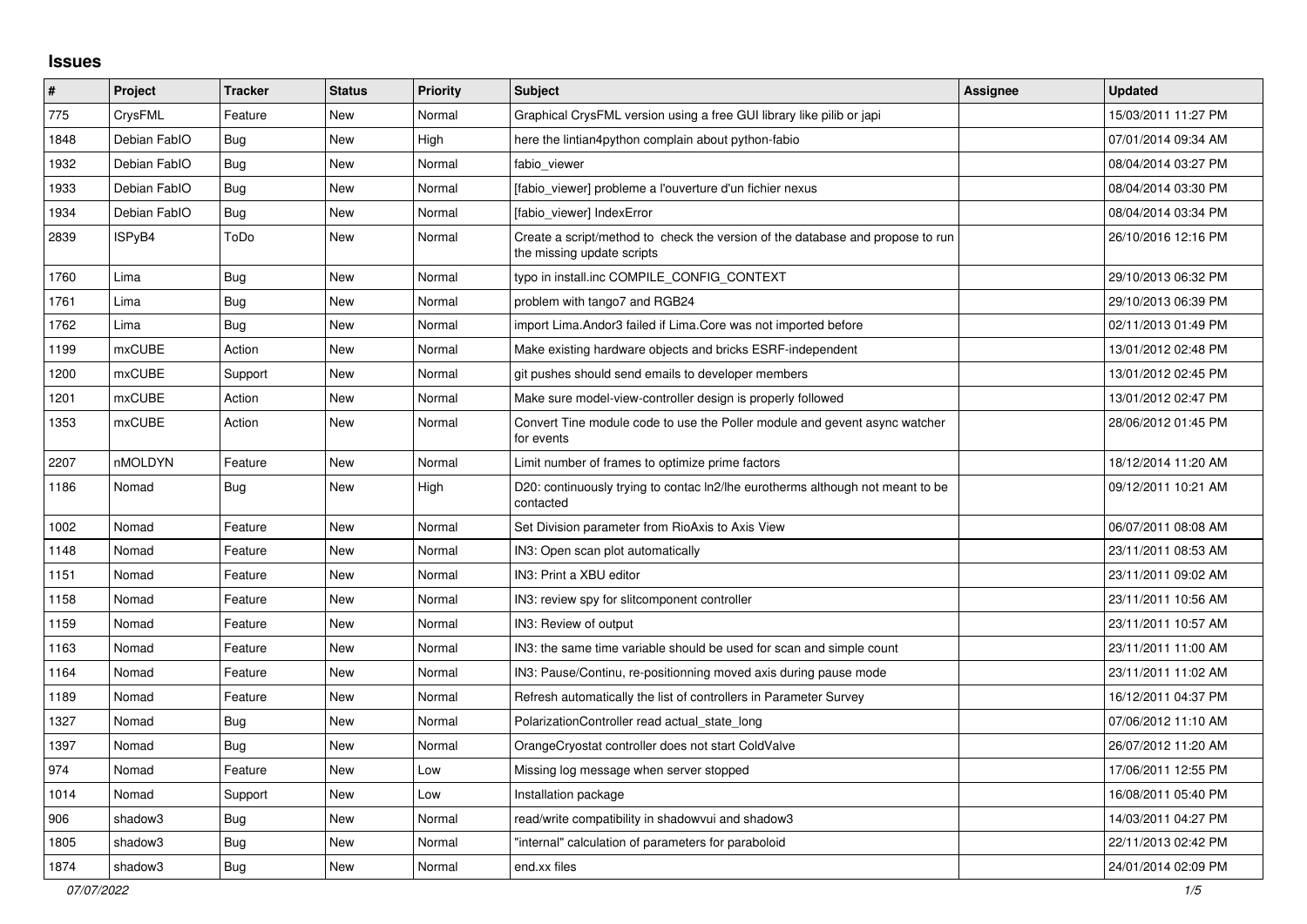| #    | Project          | <b>Tracker</b> | <b>Status</b> | <b>Priority</b> | Subject                                                                                          | <b>Assignee</b>  | <b>Updated</b>      |
|------|------------------|----------------|---------------|-----------------|--------------------------------------------------------------------------------------------------|------------------|---------------------|
| 1875 | shadow3          | <b>Bug</b>     | New           | Normal          | undulator source                                                                                 |                  | 24/01/2014 02:26 PM |
| 1703 | shadow3          | Support        | New           | Normal          | broken link to git repository?                                                                   |                  | 13/05/2013 03:25 PM |
| 1704 | shadow3          | Feature        | New           | Normal          | srcomp, abrefc and intpscalc                                                                     |                  | 13/05/2013 10:52 AM |
| 2189 | shadow3          | <b>Bug</b>     | New           | Normal          | trace.F90 compilation error (reported B Meyer)                                                   |                  | 14/11/2014 06:37 PM |
| 1532 | <b>SXtalSoft</b> | <b>Bug</b>     | New           | Normal          | rafub gui                                                                                        |                  | 26/11/2012 01:43 PM |
| 1533 | <b>SXtalSoft</b> | <b>Bug</b>     | New           | Normal          | rafub gui                                                                                        |                  | 26/11/2012 10:07 PM |
| 1539 | <b>SXtalSoft</b> | Feature        | <b>New</b>    | Normal          | Improve the noise correction                                                                     |                  | 04/12/2012 06:05 PM |
| 1529 | <b>SXtalSoft</b> | <b>Bug</b>     | Resolved      | Normal          | rafub gui                                                                                        |                  | 29/11/2012 05:13 PM |
| 1530 | <b>SXtalSoft</b> | <b>Bug</b>     | Resolved      | Normal          | rafub gui                                                                                        |                  | 29/11/2012 05:20 PM |
| 1541 | <b>SXtalSoft</b> | Feature        | Resolved      | Normal          | Reset item in File menu is not working properly                                                  |                  | 20/05/2013 08:37 PM |
| 1531 | <b>SXtalSoft</b> | <b>Bug</b>     | Feedback      | Normal          | rafub gui                                                                                        |                  | 29/11/2012 05:21 PM |
| 879  | vTAS             | <b>Bug</b>     | Resolved      | High            | Sometimes, we need to click twice on OK button in "Instrument Parameters"<br>dialog to close it. |                  | 21/02/2011 05:49 PM |
| 797  | vTAS             | Support        | New           | Normal          | Compatibility with other libraries                                                               |                  | 13/11/2010 06:30 PM |
| 1881 | vTAS             | Bug            | New           | Normal          | Wrong resolution calculation ? to be verified                                                    |                  | 27/01/2014 03:44 PM |
| 1203 | mxCUBE           | Feature        | New           | Normal          | Keyword change for detector-dependent parameters                                                 | Beteva, Antonia  | 13/01/2012 02:51 PM |
| 565  | vTAS             | Support        | New           | Normal          | Control of all instrument parameters                                                             | Boehm, Martin    | 18/02/2010 03:59 PM |
| 1167 | Nomad            | <b>Bug</b>     | New           | Immediate       | D20: Changes in fields (title, number of repetitions) NOT taken into account                     | Cecillon, Franck | 25/11/2011 10:05 AM |
| 1427 | Nomad            | Bug            | New           | Immediate       | D20: RocScan: Detector display does NOT refresh during acquisition                               | Cecillon, Franck | 31/08/2012 11:30 AM |
| 1360 | Nomad            | <b>Bug</b>     | New           | Immediate       | Missing sample environments: D20 furnace (and D1B furnace and pool-CF<br>119ILHV49)              | Cecillon, Franck | 09/07/2012 10:13 AM |
| 1444 | Nomad            | <b>Bug</b>     | New           | Immediate       | D20: Watchdog/Alert popups                                                                       | Cecillon, Franck | 26/09/2012 02:47 PM |
| 1447 | Nomad            | Feature        | New           | Immediate       | D20: ramps on setpopint (good), regulation and sample (bad!)                                     | Cecillon, Franck | 26/09/2012 02:55 PM |
| 1448 | Nomad            | Feature        | New           | Immediate       | D20: Refresh of Parameter survey plots                                                           | Cecillon, Franck | 26/09/2012 02:57 PM |
| 1443 | Nomad            | <b>Bug</b>     | New           | Urgent          | D20: still more options for cryostat temperature setting                                         | Cecillon, Franck | 26/09/2012 02:46 PM |
| 1101 | Nomad            | <b>Bug</b>     | New           | High            | time estimation ROC counting                                                                     | Cecillon, Franck | 02/11/2011 01:14 PM |
| 1105 | Nomad            | <b>Bug</b>     | New           | High            | Parameter survey viewer not refreshing                                                           | Cecillon, Franck | 02/11/2011 01:35 PM |
| 1107 | Nomad            | Feature        | New           | High            | Choose wether tolerance applied on Treg or Tsample in launchpad                                  | Cecillon, Franck | 02/11/2011 02:00 PM |
| 1139 | Nomad            | Feature        | New           | High            | D20: Call/SMS local contact/instrument responsible when Nomad Server<br>crashes                  | Cecillon, Franck | 21/11/2011 01:11 PM |
| 1110 | Nomad            | Feature        | New           | High            | D20: copy-paste of text into fields                                                              | Cecillon, Franck | 02/11/2011 02:22 PM |
| 1138 | Nomad            | Feature        | New           | High            | D20: Call/SMS local contact/instrument responsible when high pressure drops<br>to zero           | Cecillon, Franck | 21/11/2011 01:09 PM |
| 1140 | Nomad            | Feature        | New           | High            | D20: Call/SMS local contact/instrument responsible when timeout in ROC count<br>mode             | Cecillon, Franck | 21/11/2011 01:11 PM |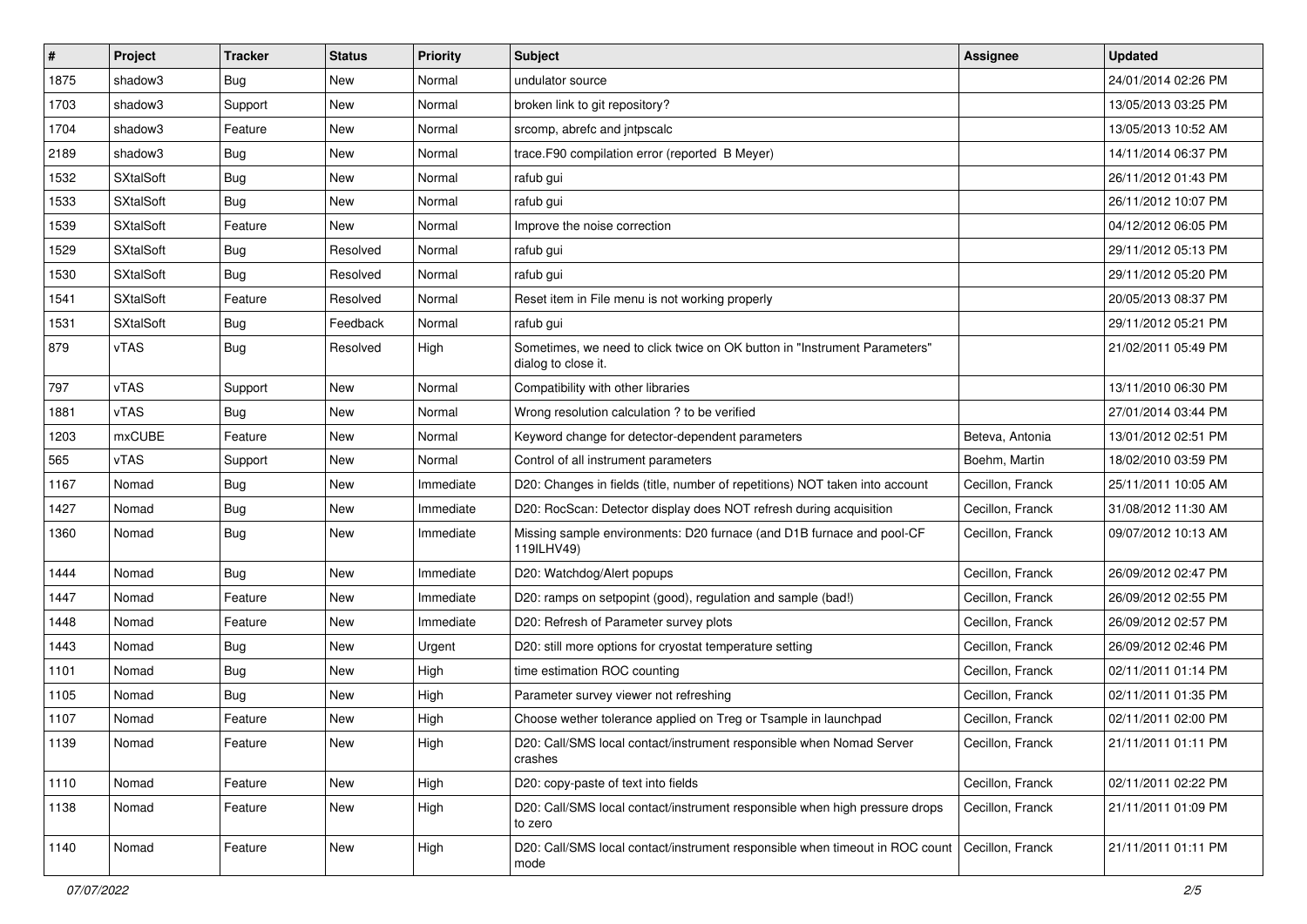| #    | Project          | <b>Tracker</b> | <b>Status</b> | <b>Priority</b> | <b>Subject</b>                                                                                     | <b>Assignee</b>   | <b>Updated</b>      |
|------|------------------|----------------|---------------|-----------------|----------------------------------------------------------------------------------------------------|-------------------|---------------------|
| 1185 | Nomad            | <b>Bug</b>     | New           | High            | D20: High pressure cell values only read when sending set-point                                    | Cecillon, Franck  | 09/12/2011 10:20 AM |
| 1365 | Nomad            | Bug            | New           | High            | Spy window places itself in some inconvenient place on the desktop                                 | Cecillon, Franck  | 11/07/2012 10:21 AM |
| 1366 | Nomad            | Feature        | New           | High            | D20: beam parameters (sample pressure Psample) in SPY!                                             | Cecillon, Franck  | 11/07/2012 05:13 PM |
| 1354 | Nomad            | Feature        | New           | High            | Conditions: Warnings - variables, values in messages and time parameters                           | Cecillon, Franck  | 02/07/2012 03:26 PM |
| 1355 | Nomad            | Feature        | New           | High            | D20: Switch applying tolerance between regulation and sample in the<br>launchpad                   | Cecillon, Franck  | 12/07/2012 01:22 PM |
| 1359 | Nomad            | Feature        | New           | High            | cryofurnace 119ILHV49 missing as sample environment                                                | Cecillon, Franck  | 07/07/2012 05:37 PM |
| 1364 | Nomad            | Feature        | New           | High            | Furnace PID - more flexibility                                                                     | Cecillon, Franck  | 11/07/2012 10:12 AM |
| 1376 | Nomad            | Feature        | New           | High            | D20 and others: automatic parameter survey after midnight and three further<br>options             | Cecillon, Franck  | 16/07/2012 11:31 AM |
| 1445 | Nomad            | Feature        | New           | High            | D20: Conditions (If in launchpad AND watchdog/alert)                                               | Cecillon, Franck  | 26/09/2012 02:51 PM |
| 1446 | Nomad            | Feature        | New           | High            | D20: coldvalve management module as an example for a comeback of<br><b>GEORGE's "dials"</b>        | Cecillon, Franck  | 26/09/2012 02:53 PM |
| 1456 | Nomad            | Bug            | New           | High            | D20: Fast mode not working when activated directly after ramp mode --<br>SOLVED???                 | Cecillon, Franck  | 11/10/2012 09:18 AM |
| 1459 | Nomad            | Feature        | New           | High            | D20: Get rid of the "Pause" button for D20!                                                        | Cecillon, Franck  | 11/10/2012 09:33 AM |
| 3682 | Nomad            | Feature        | New           | High            | "Wait" and "Count (in time)" commands for D4                                                       | Cecillon, Franck  | 05/11/2019 10:32 AM |
| 1100 | Nomad            | Feature        | New           | Normal          | stop nosave                                                                                        | Cecillon, Franck  | 02/11/2011 01:06 PM |
| 1108 | Nomad            | Feature        | New           | Normal          | D20: Define sample temperature range, when outside consider sample stick as<br>disconnected        | Cecillon, Franck  | 02/11/2011 02:07 PM |
| 1118 | Nomad            | Feature        | New           | Normal          | D20: Monochromator setting - curvature                                                             | Cecillon, Franck  | 08/11/2011 09:41 AM |
| 1165 | Nomad            | Feature        | New           | Normal          | D20: have analogon to the mad command "MOV" in contrast to "POS"!                                  | Cecillon, Franck  | 24/11/2011 11:33 AM |
| 1184 | Nomad            | Bug            | New           | Normal          | D20: slitm I/r do not always show the right encoder values                                         | Cecillon, Franck  | 09/12/2011 10:20 AM |
| 1357 | Nomad            | <b>Bug</b>     | New           | Normal          | D20: Conditions-Warnings scatter pop-up windows all over the desktop which<br>remain when inactive | Cecillon, Franck  | 26/09/2012 02:44 PM |
| 1468 | Nomad            | Bug            | New           | Normal          | D20: roirate and roisum do not work in conditions                                                  | Cecillon, Franck  | 24/10/2012 09:50 AM |
| 1469 | Nomad            | Feature        | New           | Normal          | D20: ALL "condition families" in Parameter survey !!!                                              | Cecillon, Franck  | 24/10/2012 09:54 AM |
| 1457 | Nomad            | <b>Bug</b>     | New           | Normal          | D20: Time estimation in NoMad Spy wrong for RocCount (at least )                                   | Cecillon, Franck  | 11/10/2012 09:26 AM |
| 1458 | Nomad            | Feature        | New           | Normal          | D20: "Infinity" or "eternity" instead of "999" or "9999" etc.!                                     | Cecillon, Franck  | 11/10/2012 09:30 AM |
| 1542 | <b>SXtalSoft</b> | Feature        | New           | Normal          | Saving the state of a session to recover it later                                                  | Cermak. Petr      | 04/12/2012 06:08 PM |
| 1544 | <b>SXtalSoft</b> | Feature        | New           | Normal          | Colours for unindexed peaks                                                                        | Cermak, Petr      | 20/05/2013 08:38 PM |
| 1698 | <b>SXtalSoft</b> | Bug            | New           | Normal          | file location                                                                                      | Cermak, Petr      | 24/05/2013 11:08 AM |
| 1540 | <b>SXtalSoft</b> | Feature        | Assigned      | Normal          | Preferences: Contrast dialog: Min-Max, color                                                       | Cermak, Petr      | 24/01/2013 02:35 PM |
| 1709 | <b>SXtalSoft</b> | <b>Bug</b>     | Resolved      | Normal          | Image transformation is not working                                                                | Cermak, Petr      | 24/05/2013 06:59 PM |
| 1732 | Lima             | Action         | New           | Normal          | Maxipix Plugin: Migrate python code to C++                                                         | Claustre, Laurent | 17/07/2013 07:03 PM |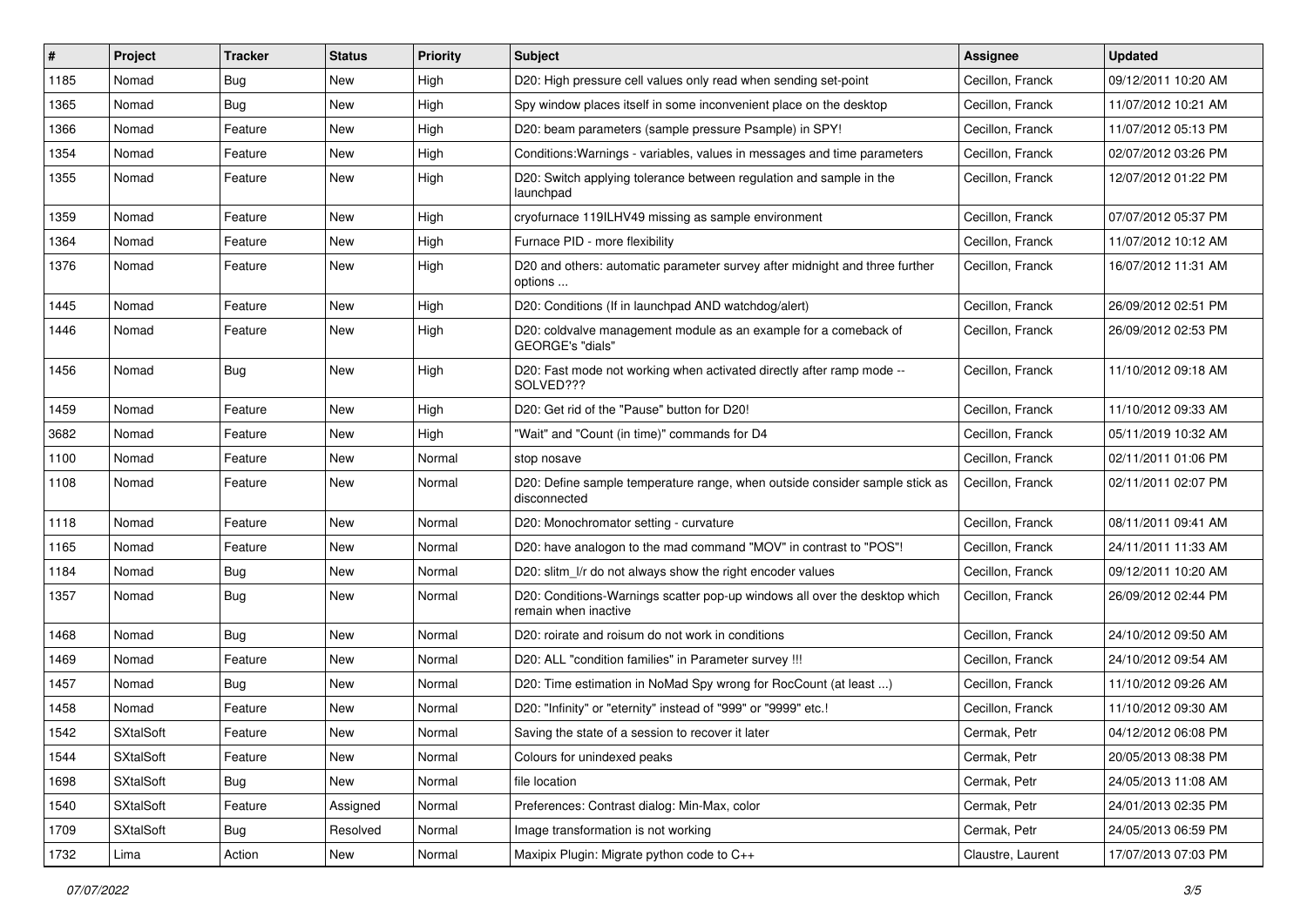| $\sharp$ | Project                          | <b>Tracker</b> | <b>Status</b> | <b>Priority</b> | <b>Subject</b>                                                                               | <b>Assignee</b>            | <b>Updated</b>      |
|----------|----------------------------------|----------------|---------------|-----------------|----------------------------------------------------------------------------------------------|----------------------------|---------------------|
| 2250     | LAMP                             | Feature        | New           | High            | Cosmos: Add possibility to read and work with nexus files.                                   | Gonzalez, Miguel           | 27/02/2015 12:04 PM |
| 1923     | LAMP                             | Maintenance    | Feedback      | Normal          | D17 going to NeXus                                                                           | Gonzalez, Miguel           | 23/07/2015 02:07 PM |
| 2254     | LAMP                             | Feature        | New           | Normal          | Sim Cards: review to include a typical workflow for each instrument/technic.                 | Johnson, Mark Robert       | 27/02/2015 03:05 PM |
| 1548     | Lima                             | Bug            | New           | Normal          | Xpad plugin: move task inside the plugin                                                     | Langlois, Florent          | 17/12/2012 02:56 PM |
| 1234     | Nomad                            | <b>Bug</b>     | New           | High            | Generic scan list not refreshed                                                              | legoc, yannick             | 20/02/2012 03:34 PM |
| 1180     | Nomad                            | Feature        | New           | Normal          | Save scan range configuration by (controller, property)                                      | legoc, yannick             | 30/11/2011 08:59 AM |
| 616      | <b>XOP Neutron</b><br>Scattering | Support        | New           | Normal          | Add help file to the repository                                                              | Lelièvre-Berna, Eddy       | 31/03/2010 11:59 AM |
| 1091     | Nomad                            | <b>Bug</b>     | New           | Normal          | Write mask in energy mode                                                                    | Locatelli, Jerome          | 28/10/2011 11:03 AM |
| 1001     | Nomad                            | Feature        | Assigned      | Normal          | Generic sequencer                                                                            | Locatelli, Jerome          | 06/07/2011 07:58 AM |
| 1034     | Nomad                            | Feature        | Assigned      | Normal          | IN16 - IN13 - IN10 elastic scan temp data file                                               | Locatelli, Jerome          | 06/09/2011 09:10 AM |
| 1269     | Lima                             | Feature        | New           | Normal          | ADSC: Change the functionning of the exposure time / Stop acquisition                        | NOUREDDINE, Arafat         | 19/07/2012 11:56 AM |
| 1435     | Nomad                            | <b>Bug</b>     | New           | Normal          | "More options" in NomadGUI is blocked                                                        | Ortiz, Helene              | 24/09/2012 03:59 PM |
| 1177     | Nomad                            | Bug            | Resolved      | Normal          | IN3: buttons (stop, pause, continu) always linked to the launch pad                          | Ortiz, Helene              | 02/07/2012 01:18 PM |
| 1240     | Nomad                            | Feature        | Resolved      | Normal          | Add pause button in settings tab plugins when possible                                       | Ortiz, Helene              | 02/03/2012 09:24 AM |
| 1198     | mxCUBE                           | Action         | New           | Normal          | Explicit abstract interfaces for Hardware Objects                                            | Oscarsson, Marcus          | 13/01/2012 11:32 AM |
| 2036     | nMOLDYN                          | <b>Bug</b>     | New           | High            | documentation generation                                                                     | Pellegrini, Eric           | 02/07/2014 10:33 AM |
| 1191     | Lima                             | Feature        | New           | Normal          | Having the possibility to get the last error message                                         | Petitdemange,<br>Sebastien | 08/03/2013 03:53 PM |
| 1510     | Lima                             | <b>Bug</b>     | New           | Normal          | simulator test suite left files on the filesystem                                            | Petitdemange,<br>Sebastien | 03/12/2012 09:33 AM |
| 1697     | Lima                             | Feature        | New           | Normal          | Add the possibility to get the list of available trigger modes by camera                     | Petitdemange,<br>Sebastien | 18/07/2013 01:51 PM |
| 878      | vTAS                             | <b>Bug</b>     | Resolved      | Urgent          | up and down arrow in instrument list                                                         | Raoul, Yannick             | 21/02/2011 05:47 PM |
| 546      | vTAS                             | <b>Bug</b>     | New           | High            | Polarised neutron data                                                                       | Raoul, Yannick             | 08/02/2010 02:44 PM |
| 562      | vTAS                             | Feature        | New           | High            | Validation button for parameters in right upper window                                       | Raoul, Yannick             | 18/02/2010 03:48 PM |
| 554      | vTAS                             | Feature        | New           | Normal          | Sample list <- up/down arrows                                                                | Raoul, Yannick             | 12/02/2010 06:39 PM |
| 556      | vTAS                             | Feature        | New           | Normal          | Panel Status <-- should quote "FlatCone" and the ref. channel                                | Raoul, Yannick             | 12/02/2010 06:42 PM |
| 558      | vTAS                             | Feature        | New           | Normal          | Data import - better error messages                                                          | Raoul, Yannick             | 12/02/2010 06:45 PM |
| 564      | vTAS                             | Feature        | New           | Normal          | Re-organisation of instrument parameter panel, up-dating A2, A4 and A6 with<br>actual values | Raoul, Yannick             | 18/02/2010 03:57 PM |
| 850      | vTAS                             | Feature        | Resolved      | Normal          | initial state [Jiri]                                                                         | Raoul, Yannick             | 27/11/2013 03:03 PM |
| 860      | vTAS                             | Feature        | Resolved      | Normal          | AppleJavaExtensions, compile on Windows platform                                             | Raoul, Yannick             | 21/02/2011 11:28 AM |
| 539      | vTAS                             | <b>Bug</b>     | Feedback      | Normal          | wrong data display for data file that contains Flatcone AND POLAN:                           | Raoul, Yannick             | 21/02/2011 11:20 AM |
| 529      | vTAS                             | Feature        | New           | Low             | User defined data file format                                                                | Raoul, Yannick             | 29/01/2010 05:29 PM |